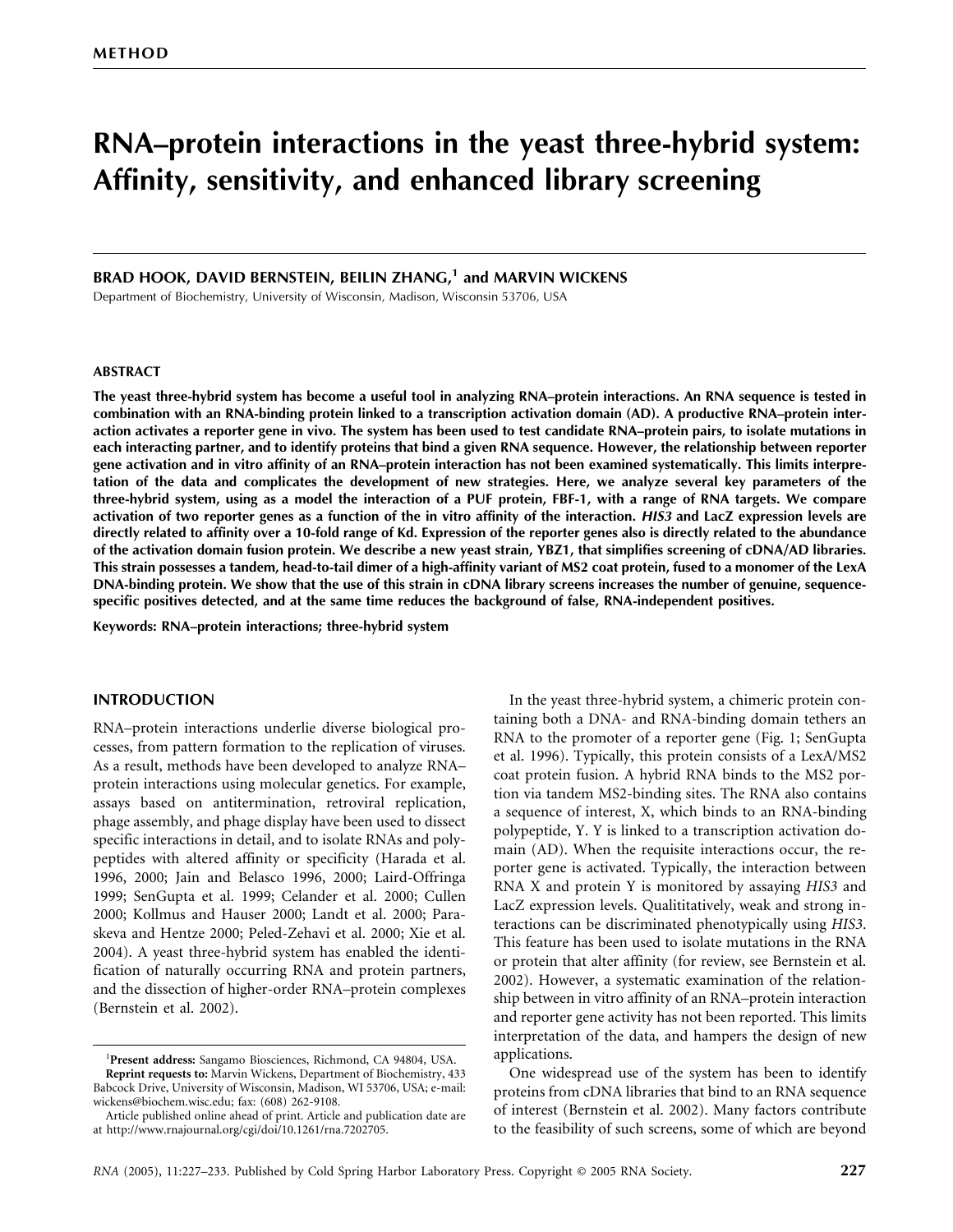

**FIGURE 1.** Three-hybrid system to detect and analyze RNA–protein interactions. Commonly used protein and RNA components are depicted. Both LacZ and *HIS3* are present in strains L40coat and YBZ-1, and are placed under the control of LexA operators. The hybrid RNA contains two MS2-binding sites, and each of the reporters possesses multiple LexA operators.

the reach of the investigator: the abundance of the cognate cDNA in the library and the affinity of the interaction both are critical, for example. On the other hand, methods have been developed to help identify and eliminate proteins that bind to the LexA/MS2 fusion protein directly, without binding RNA (Park et al. 1999; Bernstein et al. 2002). Even with these improvements, this class of false positives can constitute a large fraction of the total number of transformants, and so make screening more laborious and problematic.

In this report, we focus on two key aspects of the yeast three-hybrid system to inform and enable its use. First, we examine the relationship between reporter gene activation and the in vitro affinity of the interaction, as well as the abundance of the protein partner. Second, we describe a new yeast strain that facilitates the detection of proteins in cDNA libraries that bind specifically to an RNA of interest.

# **RESULTS**

#### **LacZ versus** *HIS3* **reporters**

In the yeast three-hybrid system, RNA–protein interactions are commonly monitored by measuring the level of expression of LacZ and *HIS3* reporter genes. Both are under the control of the LexA operator. LacZ is monitored by measuring  $\beta$ -galactosidase activity, and *HIS3* by growth phenotype. We first determined the relationship between the expression of these two reporter genes as a function of RNA– protein affinity.

For this purpose, we used *Caenorhabditis elegans* FBF-1 protein and six RNAs to which it binds. FBF-1 is a member of the PUF protein family (Wickens et al. 2001, 2002). The six RNAs analyzed here comprise two wild-type sites, the FBEa (Crittenden et al. 2002) and the PME (Zhang et al. 1997) and four point mutant derivatives of the FBEa site (D. Bernstein, B. Hook, and M. Wickens, in prep.). Together these encompass a 10-fold range of Kd, from 10 to 100 nM (see below). The FBEa and PME RNA sequences used are found in the 3-UTRs of the *gld-1* and *fem-3* mRNAs, respectively. In vivo, FBF binds the FBEa in *gld-1* mRNA to control proliferation of germ-line stem cells (Crittenden et al. 2002, 2003) and the PME in *fem-3* mRNA to control the switch from spermatogenesis to oogenesis in hermaphrodites (Kraemer et al. 1999).

The yeast strain, YBZ1, was transformed with plasmids carrying FBF-1 linked to an activation domain (FBF-1/AD) and one of six RNAs. (The YBZ1 strain is described in greater detail in Fig. 5, below.) The level of expression of *HIS3* and *LacZ* genes was then determined for each combination. To analyze *HIS3*, we examined growth in the absence of histidine and presence of varying concentrations of 3-aminotriazole (3-AT). 3-AT is a competitive inhibitor of His3p; cells containing more His3p survive at higher concentrations of 3-AT. To monitor LacZ expression,  $\beta$ -galactosidase activities were assayed by measuring the conversion of a lactose analog to a luminescent product using a simple protocol (see Materials and Methods).

*HIS3* and  $\beta$ -galactosidase activity increased coordinately (Fig. 2). With weak RNA–protein interactions, a given increment in  $\beta$ -galactosidase activity corresponded to a relatively large increase in 3-AT resistance; with strong interactions, the increment in 3-AT resistance was reduced. These data are consistent with the known requirement for tetramerization of  $\beta$ -galactosidase protein for enzyme activity (Cohn 1957). We conclude that *HIS3* provides a more sensitive monitor of affinity with weaker RNA–protein interactions.

#### **Affinity versus reporter gene expression**

To determine the relationship between reporter gene activation and the strength of RNA–protein interactions, we first analyzed the affinity of purified recombinant FBF-1 for the same six RNAs. FBF-1 was generated by cleavage of a GST-TEV–FBF-1 protein with TEV protease. The purified protein was incubated with 28-nt RNAs that had been 5 end-labeled. A representative analysis, using FBEa-wt, is



**FIGURE 2.** Comparison of *HIS3* and LacZ expression. 3-AT resistance was quantified by plating cells on different concentrations of 3-AT. The highest concentration of 3-AT on which cells grew is plotted on the X-axis. The  $\beta$ -galactosidase activity was measured using the Beta-Glo assay (see Materials and Methods). The light emission, in arbitrary units, is depicted on the Y-axis. Each point derived from analysis of a different RNA as indicated in the figure.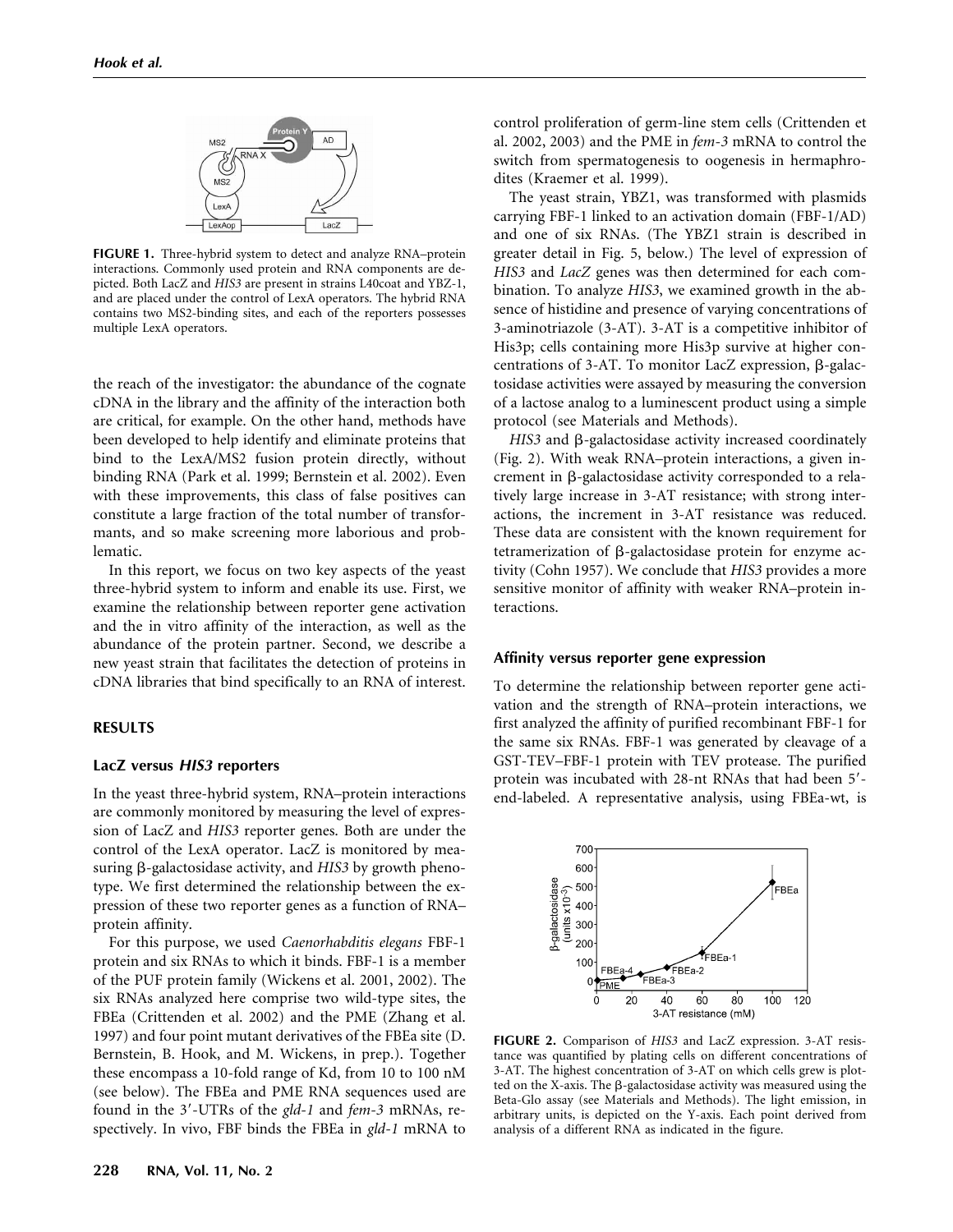shown in Figure 3A. The apparent Kd of this interaction, the strongest analyzed, was ∼10 nM.

For each RNA, Kd was compared to both *HIS3* and  $\beta$ -galactosidase levels in the three-hybrid assay (Fig. 3B,C). The RNA sequences analyzed in the three-hybrid assay were the same as those used in vitro, except for requisite vector sequences. Kd's from 10 to 80 nM were directly related to the  $\log$  of  $\beta$ -galactosidase activity. In this range of Kd, small changes result in substantial differences in enzyme activity, and  $\beta$ -galactosidase activity and 3-AT resistance were sensitive and reliable reflections of affinity. Even at the highest Kd examined  $(80 \text{ nM})$ ,  $\beta$ -galactosidase activity was substantially above background.

# **Concentration of protein versus reporter expression**

To test the effects of intracellular protein concentration on reporter gene expression, a series of plasmids was used to express identical FBF-1/AD proteins at different intracellular concentrations. These plasmids vary in the strength of the promoters directing FBF-1/AD transcription, and in copy number (see Materials and Methods). Five plasmids, each carrying one of RNA, were introduced into each of the FBF-1/AD-producing strains. LacZ expression was quantified and displayed as a function of protein concentration (Fig. 4A). FBF-1/AD protein levels were determined by Western blotting, and varied over a 100-fold range (Fig. 4B).

LacZ expression and protein concentration were directly



**FIGURE 3.** Comparison of in vitro binding affinities to reporter gene activation. (*A*) Electrophoretic mobility shift assay with purified FBF-1 and 100 fmol of 5-end-labeled synthetic FBEa-wt RNA. Bound and free FBEa-wt RNA are labeled. The total concentration of FBF-1 present in each incubation is indicated *above* each lane. Analogous experiments were performed with each of the RNAs. ( $B$ ) Kd versus 3-AT resistance. (C) Kd versus  $\beta$ -galactosidase activity.



**FIGURE 4.** Effect of AD protein abundance on reporter expression. (*A*) Protein abundance versus LacZ activity. FBF-1/AD was produced at different levels in yeast using four different vectors. Y-axis:  $\beta$ -galactosidase activity. X-axis: relative protein concentration, determined by Western blotting, and normalized to that of using the pACTII vector. (*B*) Levels of FBF-1/AD determined by Western blotting using and anti-AD antibody. Anti-actin is used as a loading control.

related over a substantial range of Kd (Fig. 4A). High-affinity interactions could be detected using even low levels of FBF-1/AD, while weak interactions required high levels. However, even weak interactions, such as that between  $FBF-1/AD$  and the PME, yielded  $\beta$ -galactosidase levels significantly above background, and increased with protein

> concentration. Similarly, LacZ expression varies in concert with the affinity of the interaction. For example, for any given level of FBF-1/AD protein, the rank orders of RNA affinities and LacZ expression levels are the same (Fig. 4A).

# **An improved yeast strain for library screening**

One common application of the threehybrid system concerns the identification of proteins that bind an RNA sequence of interest. In screens for proteins that bind to a specific RNA, the RNA is tethered to the promoter via a chimeric LexA/MS2 protein, and a library of DNAs encoding proteins and protein fragments is introduced by transformation. Colonies are obtained in which the *HIS3* gene is activated, which enables growth in selective media. A common source of background in such screens is the interaction of polypeptides in the library with the protein bound to DNA. These so-called RNA-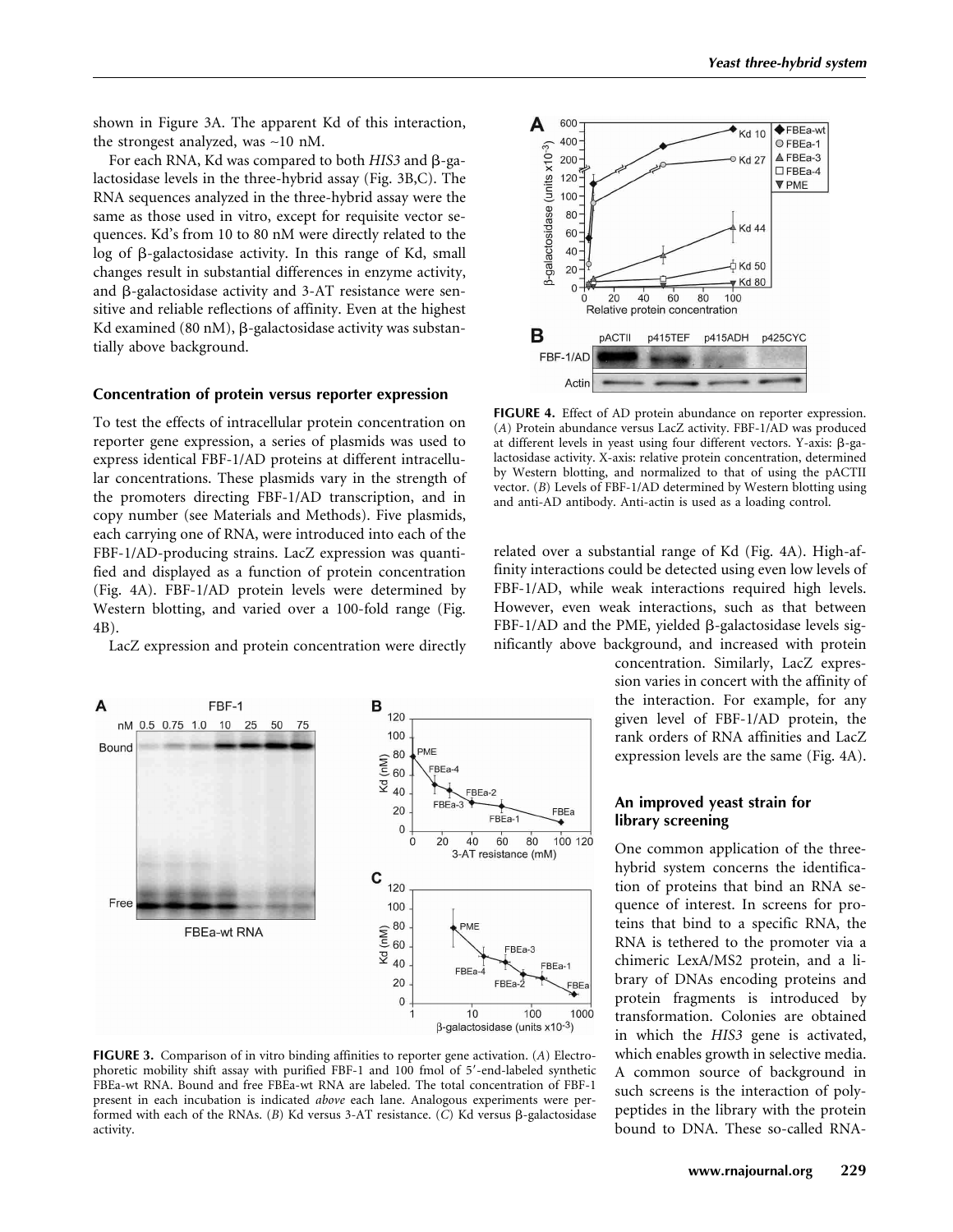independent positives can constitute >95% of the total number of colonies obtained. We sought to develop a strain that would mitigate this problem.

The common strains used in the three-hybrid system, such as L40coat, contain a fusion protein comprising a DNA-binding protein fused to MS2 coat protein (e.g., LexA/MS2). Coat protein must dimerize to bind its RNA ligand (Fig. 5A; Bardwell and Wickens 1990; Valegard et al. 1994; LeCuyer et al. 1995). We reasoned that monomers of MS2 coat protein tethered to the promoter would have an exposed surface that might bind proteins and protein fragments with high affinity, thereby activating the gene without binding the RNA. Moreover, monomers would be inactive in the assay and occupy LexA operators unproductively. We therefore created a new strain, YBZ1, carrying a tandem, head-to-tail dimer of MS2 coat protein fused to a single LexA monomer (Fig 5B; Peabody and Lim 1996). In the crystal structure of an MS2 coat protein dimer, the N and C termini are relatively close to one another (Valegard et al. 1994); a nine-amino-acid linker was introduced to enable flexibility in orienting the two MS2 segments. In addition, each coat protein segment also carries a point mutation (N55K) that decreases the Kd of the RNA–protein



**FIGURE 5.** cDNA/AD library screen using YBZ1 and L40coat yeast strains. (*A*) In the yeast strain L40coat, LexA is fused to a monomer of MS2 coat protein. (*B*) In strain YBZ1, a head-to-tail dimer of LexA– MS2 coat protein fusion is introduced. MS2\*, the MS2 coat protein used in YBZ1, possesses mutation N55K, which decreases  $K_d$  sevenfold (Lim et al. 1994). (*C*) Three-hybrid screen in YBZ1 versus L40coat. Transformants were plated on 0.5 mM 3-AT to select for activation of *HIS3*. The identity of the RNA-dependent positives were determined by sequencing with pACT-specific primers.

interaction sevenfold, from  $3 \times 10^{-9}$  to  $2 \times 10^{-10}$  M (Lim et al. 1994).

We first compared reporter gene expression in YBZ1 and the closely related strain, L40coat, which carries a LexA/ MS2 monomer. We assayed LacZ activity in strains carrying FBF-1/AD in combination with eight RNAs that have varying affinities for FBF-1. The magnitude of signal is reproducibly 15%–30% higher in YBZ1.

To compare YBZ1 and L40coat in a genuine cDNA library screen, we used FBEa-wt as RNA "bait," and screened a *C. elegans* cDNA/AD library in both strains (Fig. 5C). FBF-1 and FBF-2 have previously been shown to bind the FBEa-wt and thereby regulate *gld-1* mRNA in the *C. elegans* germ line (Crittenden et al. 2003). In the first step, ∼1 million transformants were obtained in each strain. YBZ1 yielded roughly 5% the number of *HIS3*-positive transformants obtained with L40coat. To help identify the desired colonies, the RNA plasmid carried *URA3* and *ADE2* markers. Cells that activated *HIS3* expression in the absence of the RNA plasmid could lose it; because the strains are *ade2* deficient, such colonies turned red, or red-sectored, and could be discarded. The fraction of the total number of transformants that were  $ADE2^+$  (white) was eightfold higher in YBZ1 than in L40 coat (70% vs. 9%). The  $\beta$ -galactosidase activity of these colonies was determined (Step 2): the two strains were comparable. Next, RNA plasmids were counterselected using 5-FOA, to identify with certainty those colonies that required the RNA plasmid to activate *HIS3* ("RNA-dependent positives"; Step 3). Again, YBZ1 yielded a higher fraction of RNA-dependent colonies than did L40coat (89% [8/9] vs. 48% [29/60]). Finally, plasmids were extracted from yeast, transformed into *Escherichia coli*, and retested by transformation into naive yeast carrying either the specific RNA (FBEa-wt) or a control RNA (Step 4). Seven out of eight of the RNA-dependent positives obtained in YBZ1, and only two of the 29 obtained in L40coat, were specific for FBEa. To confirm these data, the identity of all of the RNA-dependent positives (29 in L40coat and eight in YBZ1) was determined by sequencing (Step 5). Three of the seven sequence-specific positives obtained in YBZ1 were FBF, while no FBF clones were obtained in the L40coat screen. Thus, a high fraction of the  $HIS3<sup>+</sup>$  Lac $Z<sup>+</sup>$  white colonies proved to be sequence-specific.

We conclude that the new strain yields a higher fraction of genuine, sequence-specific positives. It simplifies screening by drastically reducing the number of RNA-independent positives obtained in the initial transformation, while increasing the fraction of positives that are sequence-specific at multiple steps.

#### **DISCUSSION**

Our experiments permit three main conclusions. First,  $3-AT$  resistance and  $\beta$ -galactosidase levels are directly related to Kd. Second, the phenotypic effects of variations in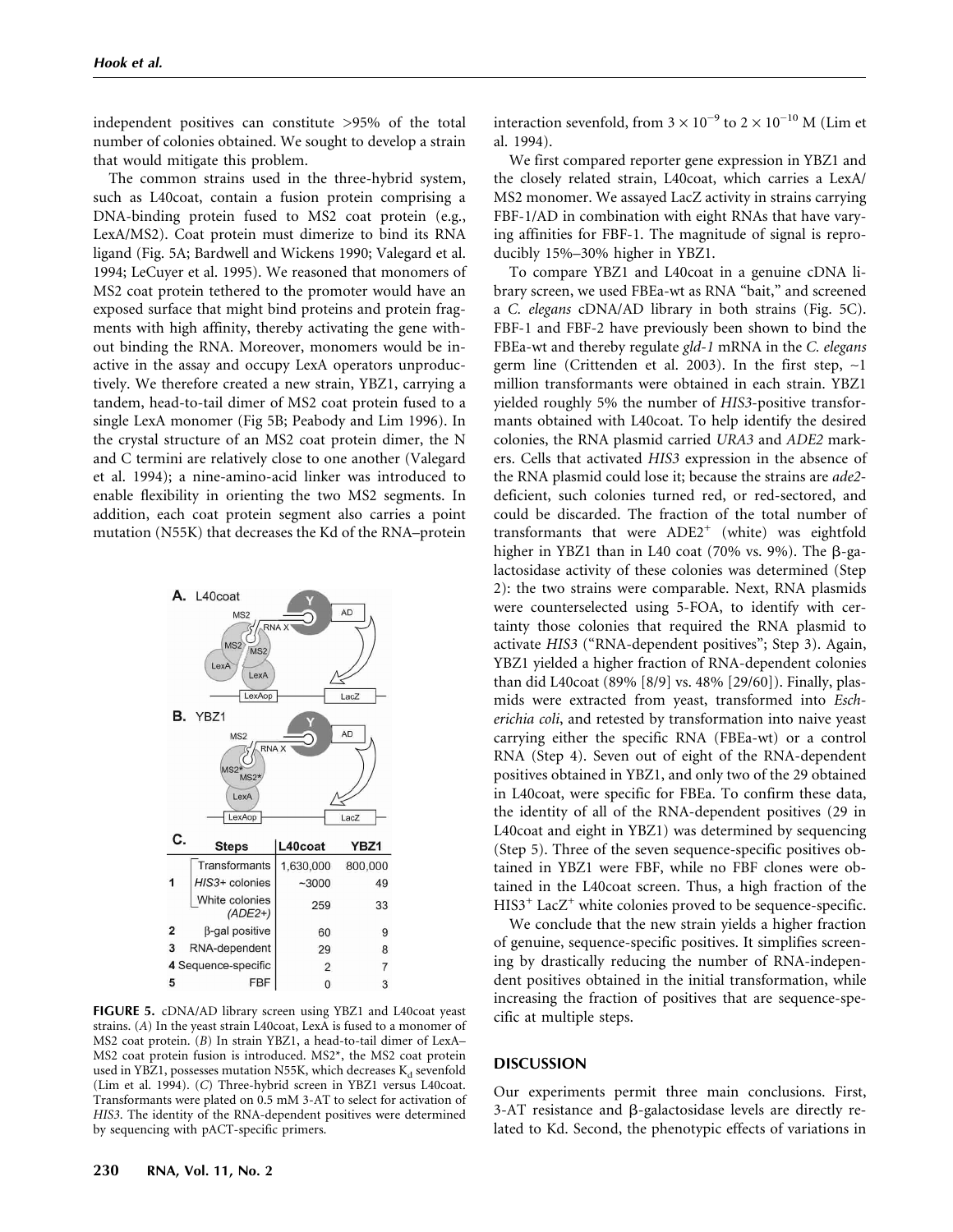Kd are a function of the abundance of the AD fusion protein. Third, a new yeast strain, YBZ1, reduces background and increases the number of genuine positives obtained in a three-hybrid screen of cDNA/AD libraries.

For the RNA-binding protein FBF, Kd can be directly extrapolated from  $3-AT$  resistance and  $\beta$ -galactosidase levels over at least a 10-fold range of Kd. That range is at least 10 to 100 nM. While the apparent dynamic range is limited, it likely can be extended by varying the AD vector and reporter genes, as documented for the two-hybrid system (Estojak et al. 1995). For example, higher levels of expression of the AD fusion protein should enhance detection of interactions weaker than 100 nM, while lower levels of the AD fusion protein will enable affinities to be extrapolated even in the subnanomolar range. Similarly, different proteins may vary quantitatively in the range of concentrations over which Kd can be extrapolated from phenotypes.

A different three-component system has been described to detect the interaction of small molecules with proteins (Licitra and Liu 1996). One permutation exploits a bifunctional ligand with a methotrexate (MTX) moiety (Fig. 6A). The ligand is anchored to the promoter by binding dihydrofolate reductase (DHFR), with a Kd in the low picomolar range. Binding of the other end of the ligand to a protein partner, Y, activates expression of the reporter gene. For example, an MTX-SLF (small molecule synthetic ligand) activates the reporter genes in the presence of a FK506 binding protein 12 (FKBP12)/AD fusion protein (Drees 1999). In this system, the LexA/DHFR–MTX pair is analogous to the LexA/MS2–RNA pair used to assay RNA–protein interactions: similarly ligand X and RNA X are analogous (Fig. 6B).

The two systems display a remarkably similar dependence of LacZ expression on Kd. In a recent study, mutants of FKBP12/AD with a range of affinities were tested in combination with MTX-SLF ligands (de Felipe et al. 2004). In Figure 6C, we compare those data with our own, in which the ligand is RNA. The two sets of data are very similar. We infer that the two tethering interactions, MS2 coat protein with RNA and DHFR with MTX, are equivalent in the assays, although the difference in their Kd's is substantial  $(10^{-10}$  [MS2/RNA] vs.  $10^{-14}$  [DHFR/MTX]). An implication of this finding is that further increases in the affinity of the protein/RNA tether will not significantly increase reporter gene expression in the RNA-based three-hybrid assay. Indeed, the mutation of MS2 coat protein present in YBZ1 enhances Kd ∼10-fold yet has only a modest affect on LacZ expression levels.

One common application of the three-hybrid system has been to identify proteins in a cDNA/AD library that bind to an RNA sequence of interest. Earlier strains, including L40coat, have been used successfully for this purpose, with a wide variety of RNA/protein combinations (Bernstein et al. 2002). The background of "RNA-independent" positives



**FIGURE 6.** Comparison of three-hybrid systems to detect RNA and small molecule ligands with protein partners. (*A*) The small-moleculebased three-hybrid system. Fusion proteins contain the LexA DNAbinding domain linked to dihyrdrofolate reductase, and protein Y with AD. A small molecule containing methotrexate linked to moiety X connects the two proteins and thereby leads to activation of the reporter gene. (*B*) RNA-based three-hybrid system. The RNA contains two MS2 stem loops fused to RNA sequence X. (*C*) Comparison of the relationship between Kd and reporter gene activity in the two systems. Data for the RNA-based system (Fig. 3C) are compared with the data of de Felipe et al. (2004).

in such screens can be high, and is a function of the level of *HIS3* expression demanded. The high affinity of certain interactions can permit selection that demands high levels of *HIS3* expression; in these cases, the fraction of all positives that prove to be genuine is high, even in strain L40coat. For example, the high affinity of the protein that binds the stem–loop at the end of histone mRNA has permitted it to be identified in three-hybrid screens with very little background (Wang et al. 1996; Martin et al. 1997). More often, however, the strength of the interaction is unknown; in these instances, it would be ideal to permit the detection of even weak interactions.

A new strain, YBZ1, facilitates three-hybrid screening of cDNA/AD libraries in multiple ways, including a dramatic reduction of background, RNA-independent positives. In directed tests of known combinations of RNA and protein, YBZ1 yields  $15\% - 30\%$  more  $\beta$ -galactosidase activity. This presumably reflects the presence of a point mutation in coat protein that enhances RNA binding. The new strain also carries LexA linked to an intramolecular dimer of MS2 coat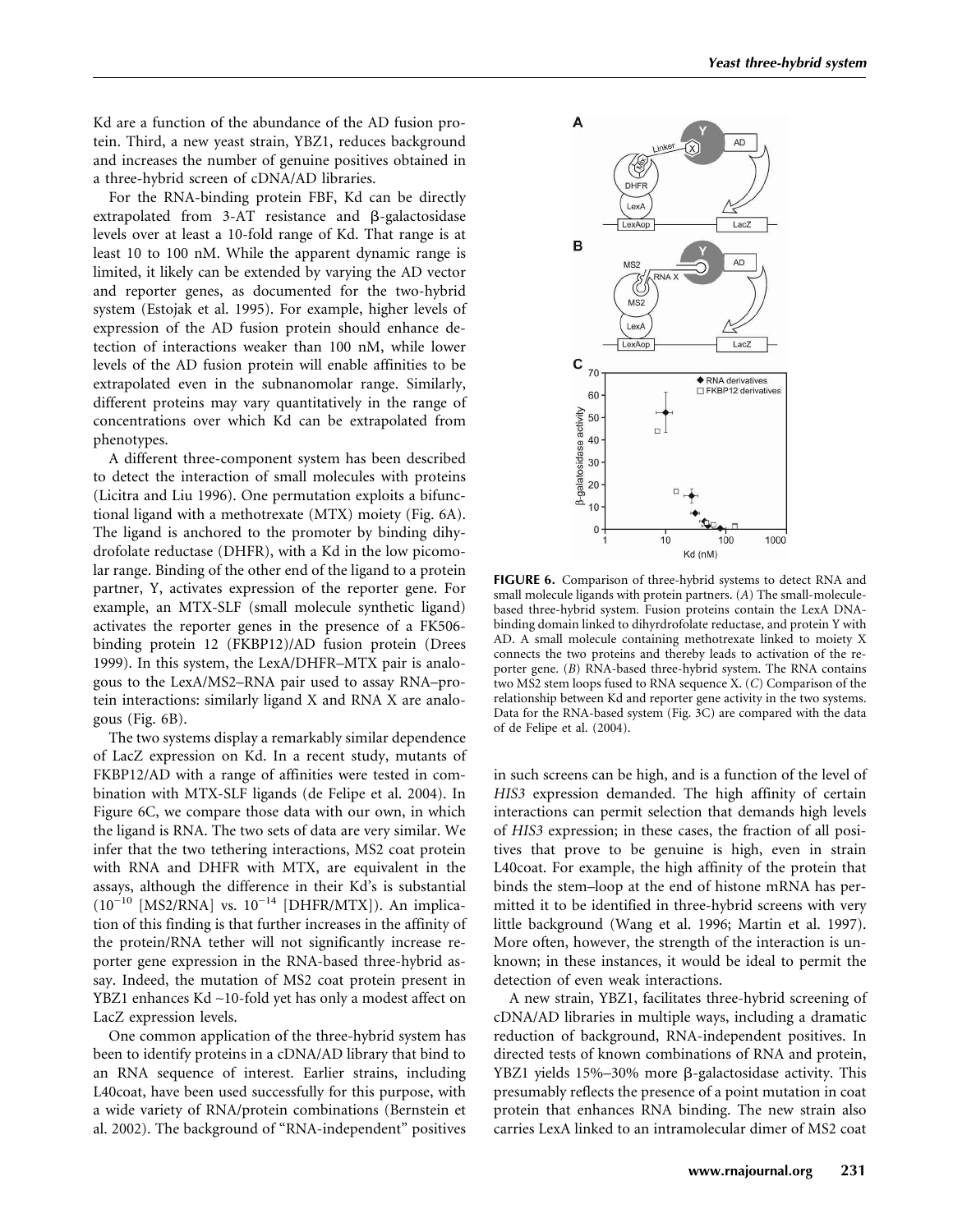protein, rather than a monomer as in past strains. The presence of the dimer appears to have at least four salutary effects in three-hybrid screens, related to the elimination of a promiscuous interacting surface in MS2 coat protein monomers. First, the dimer reduces the number of RNAindependent positives obtained in the initial transformation. LexA/MS2 monomer presumably presents a surface that can interact not only with another MS2 polypeptide, but with proteins and protein fragments encoded by the library. These yield colonies in the initial transformation that are of no interest and that do not appear with the dimer-containing strain. A second benefit of the LexA/MS2 coat protein dimer appears to be an enhancement of the fraction of RNA-dependent positives that are sequence-specific. This finding implies that, in the monomer-containing strains, some positives that require RNA also recognize the MS2 monomer's exposed surface. Third, the dimer appears to reduce an intrinsic background obtained with empty vectors in the monomer-containing strain. Endogenous yeast proteins may activate *HIS3* expression by interacting with the exposed MS2 protein monomer. In the dimer-containing strain, these interactions disappear. Finally, the new strain yields more genuine positives (i.e., FBF in Fig. 5C) than does the strain carrying the LexA/MS2 monomer. This effect is more paradoxical: the presence of the dimer not merely decreases the background, but also increases the number of positives obtained. We infer that "nonspecific" interactions with the monomer surfaces may actually interfere with the binding of genuine positives. From a pragmatic perspective, the new strain clearly simplifies screening. It yields fewer initial transformants to analyze, and a higher fraction and absolute number of genuine, sequencespecific positives.

# **MATERIALS AND METHODS**

# **Plasmids for three-hybrid system**

#### *Activation domain plasmids*

The FBF-1 RNA-binding region (amino acids 121–614) was cloned into pACTII, an activation domain vector (Kraemer et al. 1999). To produce FBF-1 at different levels, the same AD-FBF-1 was cloned into p415TEF, 415ADH, and p425CYC1 (Mumberg et al. 1995).

#### *RNA plasmids*

The RNA sequences of FBEa and PME were cloned into pIIIA-MS2-2, as described previously (Zhang et al. 1997; Crittenden et al. 2003).

# **Yeast three-hybrid tests and screens**

In all experiments, RNA plasmids were cotransformed with FBF-1 into YBZ1 or L40coat yeast strains.

The genotype of YBZ1 is *MATa***,** *ura3-52*, *leu2-3*, *112*, *his3-200*, *trp1-1*, *ade2*, *LYS2 (LexAop)-HIS3*, *ura3 (lexA-op)-lacZ*, *LexA-MS2 coat* (*N55K*). The two coat protein monomers were joined by a peptide linker of Gly-Ala-Pro-Gly-Ile-His-Pro-Gly-Met.

The three-hybrid screen described in Figure 5C was performed as described in Bernstein et al. (2002), and detailed in the legend to Figure 5C.

# **Electrophoretic mobility shift assays and FBF-1 protein**

The approximate dissociation constants of FBF-1 binding to various RNAs were determined by electrophoretic gel mobility shift assay. RNAs were prepared by chemical synthesis (Dharmacon) and 5'-end-labeled. The concentration of RNA in all assays was 100 pM. Buffer conditions for binding were 10 mM HEPES (pH 8.0), 1 mM EDTA, 50 mM KCl, 2 mM DTT, 0.1 mg/mL BSA, 0.02% Tween-20, and 0.2 mg/mL tRNA. Incubations were performed for 30 min at room temperature. To each 10 µL of incubation, 2.5  $\mu$ L of loading dye (30% [v/v] glycerol, 0.05% [w/v] xylene cyanol) was added. Samples were analyzed on a pre-run native polyacrylamide gel (6% [w/v] 29:1 acrylamide/Bis-acrylamide, 0.5× TBE). Gels were resolved at 200 V at 4°C for 4 h. The fraction of bound and unbound RNA was determined using ImageQuant (Amersham). Kd, defined as the concentration of protein at which half-maximal binding occurs, was determined using GraphPad Prism 4.

FBF-1 was prepared from *E. coli* carrying the plasmid pGex6P-1. In this plasmid, FBF-1 (amino acids 121–614) is preceded by a TEV protease cleavage site at its N terminus. Protein concentration was determined using the Bradford assay and corroborated using SDS-PAGE. Details of FBF-1 purification will be published elsewhere (D. Bernstein, B. Hook, and M. Wickens, in prep.).

# **-Galactosidase activity measurements**

To quantify the level of LacZ expression, we used a reagent developed by Promega, which they refer to as the Beta-Glo Assay System. The substrate is cleaved by  $\beta$ -galactosidase to liberate luciferin, which then is acted on by luciferase to generate light. The reagent provided also lyses cells, enabling rapid assays. The assay was developed for mammalian cells. We performed a series of experiments to determine whether it was suitable for *Saccharomyces cerevisiae*, and to optimize the assay for use in the three-hybrid system.

To optimize the assay, we used a strain carrying FBF-1/AD and RNA–MS2 fusions having a range of affinities and magnitudes of reporter gene expression. We determined that:

- 1. The optimum time of incubation with the Beta-Glo reagent is 1 h.
- 2. The assay is linear over a 10,000-fold range of yeast density. A yeast culture with an optical density of 1.0 was serially diluted, and  $\beta$ -galactosidase was assayed under standard conditions.
- 3. Yeast in exponential growth  $(0.1-0.8 \text{ A}_{600})$  versus stationary phase ( $>1.0$  A<sub>600</sub>) were very similar in relative activity. However, exponentially growing cells reproducibly yielded 25%– 30% more activity.
- 4. Freezing the yeast prior to the assay decreases the signal.
- 5. Yeast are killed by 1 h of incubation with the reagent.